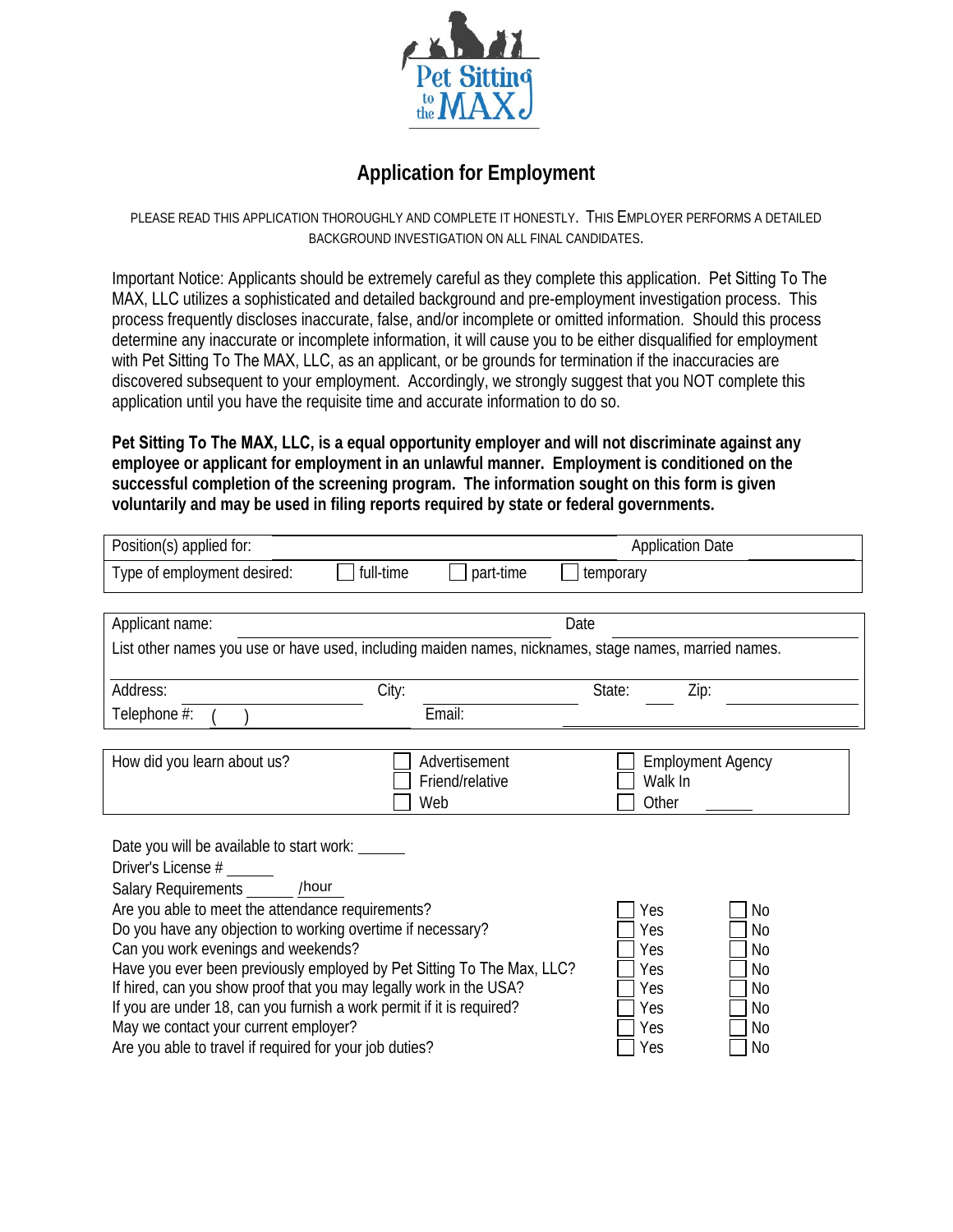

| <b>Emergency Contact:</b> |                |              |  |
|---------------------------|----------------|--------------|--|
| Name                      | Relationship   |              |  |
| Home Phone Number         | <b>Address</b> |              |  |
| Work Phone Number/ext     | Citv           | <b>State</b> |  |

### **Employment History**

Please provide all employment information for the past seven years employment starting with the most recent. You may use another sheet if necessary.

| Position held: |
|----------------|
| Telephone #:   |
|                |
|                |
|                |
|                |
| Position held: |
| Telephone #:   |
|                |
|                |
|                |
|                |
| Position held: |
| Telephone #:   |
|                |
|                |
|                |
|                |
|                |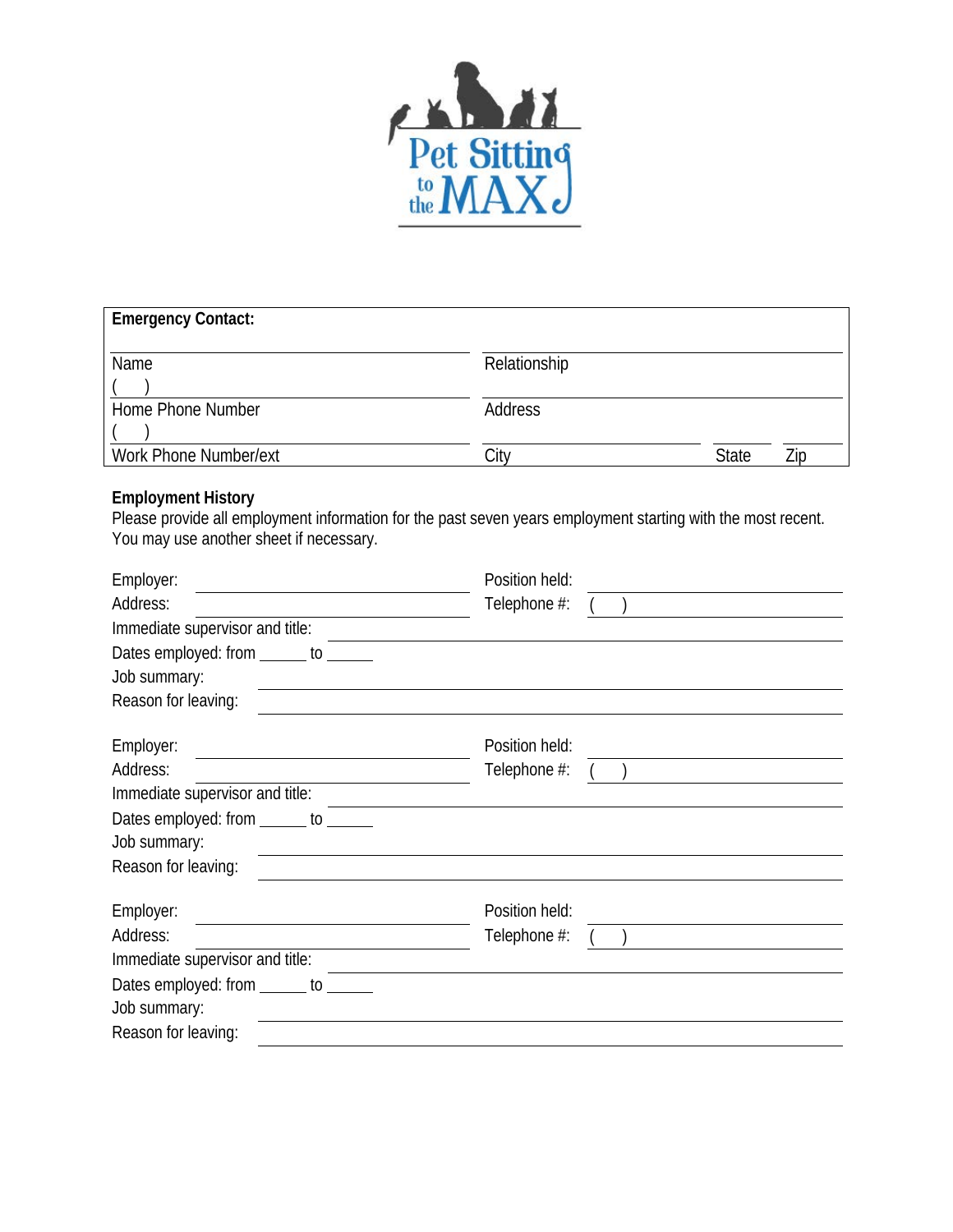

## **Other Skills and Qualifications**

Summarize any job-related training, skills, licenses, certificates, and/or other qualifications:

#### **Educational History**

List school name and location, number of years completed, course of study, and any degrees earned:

|                          | <b>School Name</b><br>and City | <b>Course of Study</b> | <b>Years Completed</b> | Diploma Degree |
|--------------------------|--------------------------------|------------------------|------------------------|----------------|
| <b>High School</b>       |                                |                        |                        |                |
| Undergraduate<br>College |                                |                        |                        |                |
| Graduate<br>Professional |                                |                        |                        |                |
| Other (specify)          |                                |                        |                        |                |

#### **References**

List 3 people who can comment on your character and work habits, including telephone numbers, and years known (do not include relatives or employers):

| $\mathbf{1}$ . |              |             |  |
|----------------|--------------|-------------|--|
|                | Name         | Phone       |  |
|                | Relationship | Years known |  |
| 2.             |              |             |  |
|                | Name         | Phone       |  |
|                | Relationship | Years known |  |
| 3.             |              |             |  |
|                | Name         | Phone       |  |
|                | Relationship | Years known |  |

Please comment on why we should consider you for employment: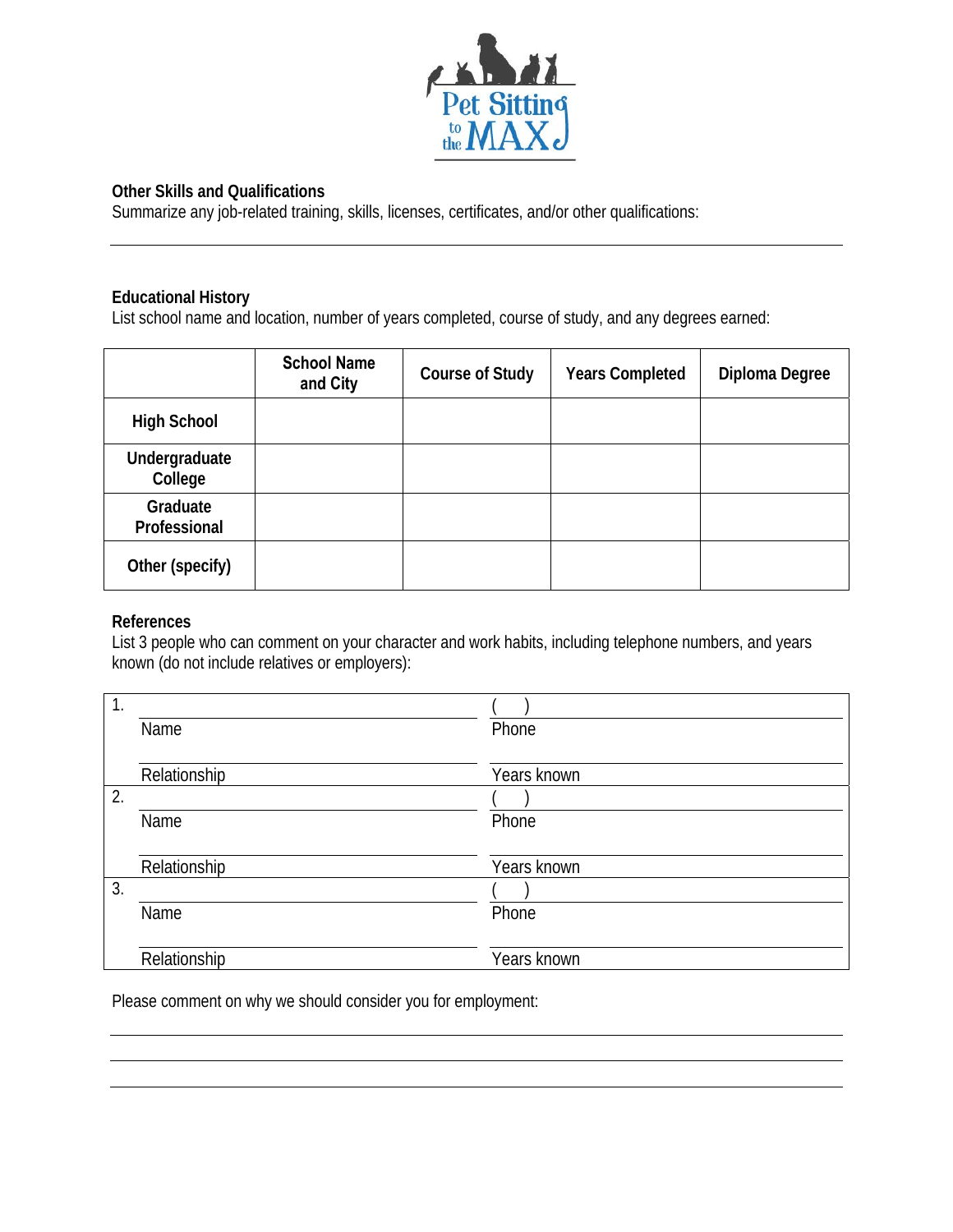

I hereby authorize Pet Sitting To The MAX, LLC, to contact, obtain, and verify the accuracy of information contained in this application from all previous employers, educational institutions, and references. I hereby release from liability, Pet Sitting To The MAX, LLC, and its representatives for seeking, obtaining, and using such information to make employment decisions. I also hereby release Pet Sitting To The MAX, LLC, and all other persons or organizations for providing such information. I understand that any misrepresentation or material omission made by me on this application will be sufficient cause for cancellation of this application or immediate termination of employment if I am employed, whenever it may be discovered.

If I am employed, I acknowledge that there is no specified length of employment and that this application does not constitute an agreement or contract for employment. Accordingly, either I, or the employer can terminate the relationship at will, with or without cause, at any time, so long as there is no violation of applicable federal or state law.

I understand that Pet Sitting To The MAX, LLC, does not discriminate against a qualified individual with a disability because of that persons need for a reasonable accommodation as required by the ADA.

| Are you able to perform the essential functions of the job for which you are applying, either with or without a |       |      |  |
|-----------------------------------------------------------------------------------------------------------------|-------|------|--|
| reasonable accommodation?                                                                                       | □ Yes | 7 No |  |
| If no, please describe the function that you cannot perform:                                                    |       |      |  |

I also understand that if I am employed, I will be required to provide satisfactory proof of identity and legal work authorization within three days of being hired. Failure to submit such proof within the required time shall result in immediate termination of employment.

I also understand that I will be required to provide proof of a current clear DMV report if I am required to drive as a component of my job with Pet Sitting To The MAX, LLC. I hereby authorize Pet Sitting To The MAX, LLC, to verify the validity of my driver's license at any time during my employment if I am required to drive in the course of my job with Pet Sitting To The MAX, LLC.

#### **ARBITRATION**

I agree that all claims by me arising during the application process, as well as during and following my employment with Pet Sitting To The MAX, LLC, including, but not limited to, unlawful discrimination and/or harassment, wrongful demotion, wrongful termination, invasion of privacy, or defamation will be presented to a neutral arbitrator for final and binding decision in accordance with the procedures adopted by Pet Sitting To The MAX, LLC. Binding arbitration will be used as well in the event of a claim filed with either the Equal Employment Opportunity Commission or the California Department of Fair Housing and Employment once the agency has completed its determination.

I also agree that if any California Court with jurisdiction declares that any part of this arbitration agreement is illegal, invalid or unenforceable, such a declaration will not affect the legality, validity or enforceability of the